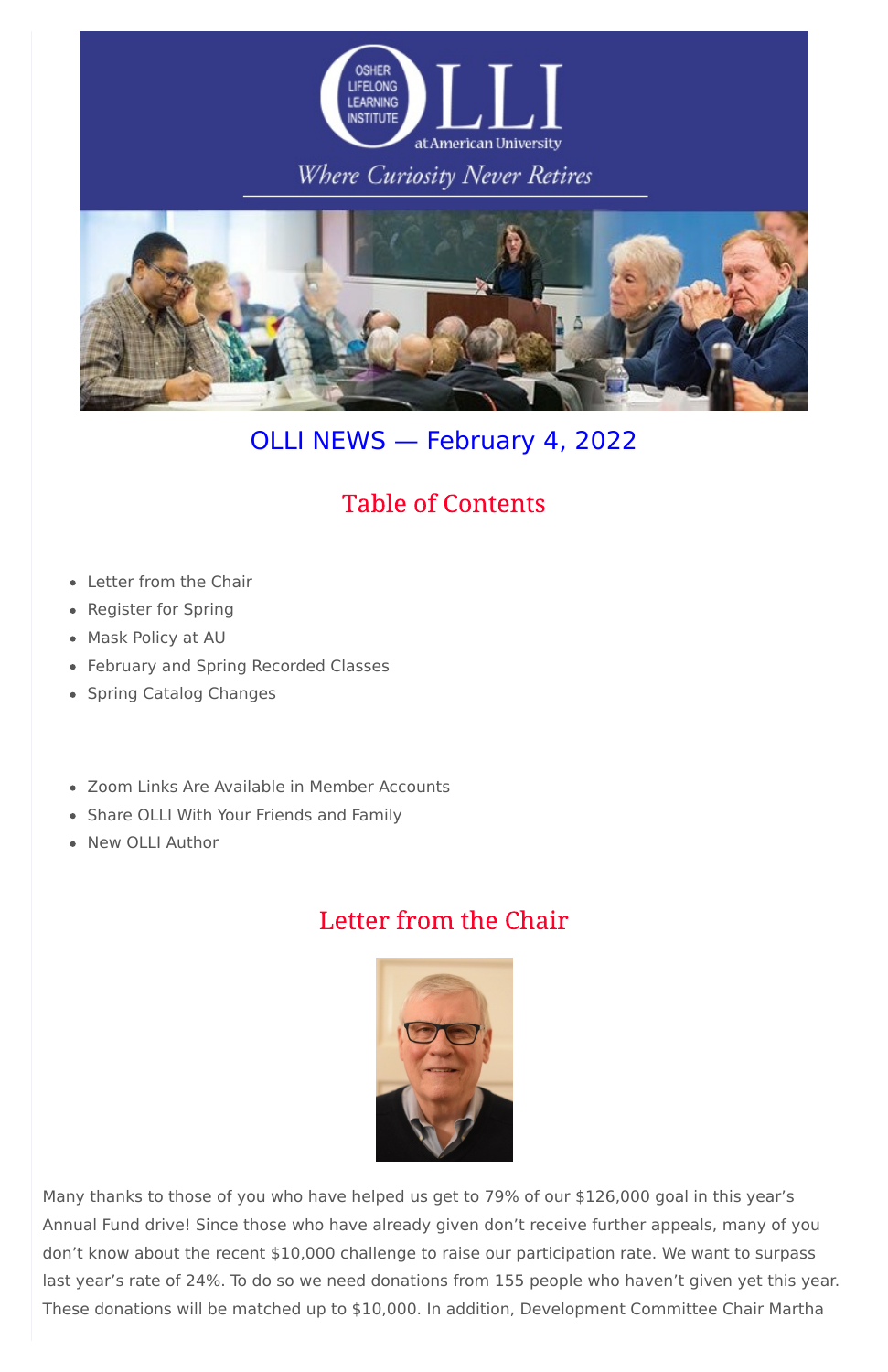Cutts offered to knit a hat or scarf for the 40th donor who responded to this challenge. Judy Wagner is the lucky winner! Martha is so excited about this challenge that she has now committed to a scarf or hat to the donor who gets us to the finish line of 25%.

We increased our participation rate by 3% in the first day of this challenge! Help us keep that momentum going by supporting what you appreciate and value about OLLI at AU.

John Bargeron Chair, Board of Directors

# **Register for Spring**

The Spring Semester is **March 7-May 13.** Courses meet once a week for 7-10 weeks. The \$300 membership fee allows you to sign up for three courses before the lottery. After the lottery, when you have received your class assignment letter, you can add a **fourth study group** by logging into your account. For maximum convenience for our members, most of the online and hybrid classes will be recorded and available for viewing up until two weeks past the end of the semester. **Make sure to register before the Spring lottery on Tuesday, February 15.**

**View Spring [Semester](https://www.olli-dc.org/view_all_study_groups) and register.**

### **Registering Online Keeps You Up to Date!**

Registering online is the easiest way to be sure of the format of your selected classes. There have been quite a few changes since the catalog was published, mostly related to class format, and these changes are reflected in real-time in the online registration section of the website. You can also go to the **[February](https://www.olli-dc.org/feb_spring_catalog_changes) and Spring 2022 Catalog Changes** page to view a current list of changes.

### **Class Size and the Lottery**

Class sizes are determined by Study Group Leaders' requests, classroom capacity, and the office. If a study group is oversubscribed on Lottery Day, registrations in that class are subjected to a random, computerized lottery. Members who are not selected for said study group are put on a waitlist and will be emailed by the office if space becomes available.

# **Mask Policy at AU**

The mask policy at AU was recently updated. Any person attending an event on the AU campus,

including OLLI classes or visiting the OLLI office, must now wear an N95 or KN95 mask.

### **February and Spring Recorded Classes**

Most online classes during the February Shorts and Spring Semester will be recorded. One of the benefits of taking classes during a particular session is access to all class recordings for that session. **February Shorts [recordings](https://www.olli-dc.org/2022_february_shorts_recordings)** will be listed under "Shorts" on the OLLI website. Spring recordings will be listed under "Study Groups." Each day's recordings are added to the website by 5:00 PM. You must first log in to your member account in order to view the recordings. Recordings are available for viewing up until two weeks past the end of each session.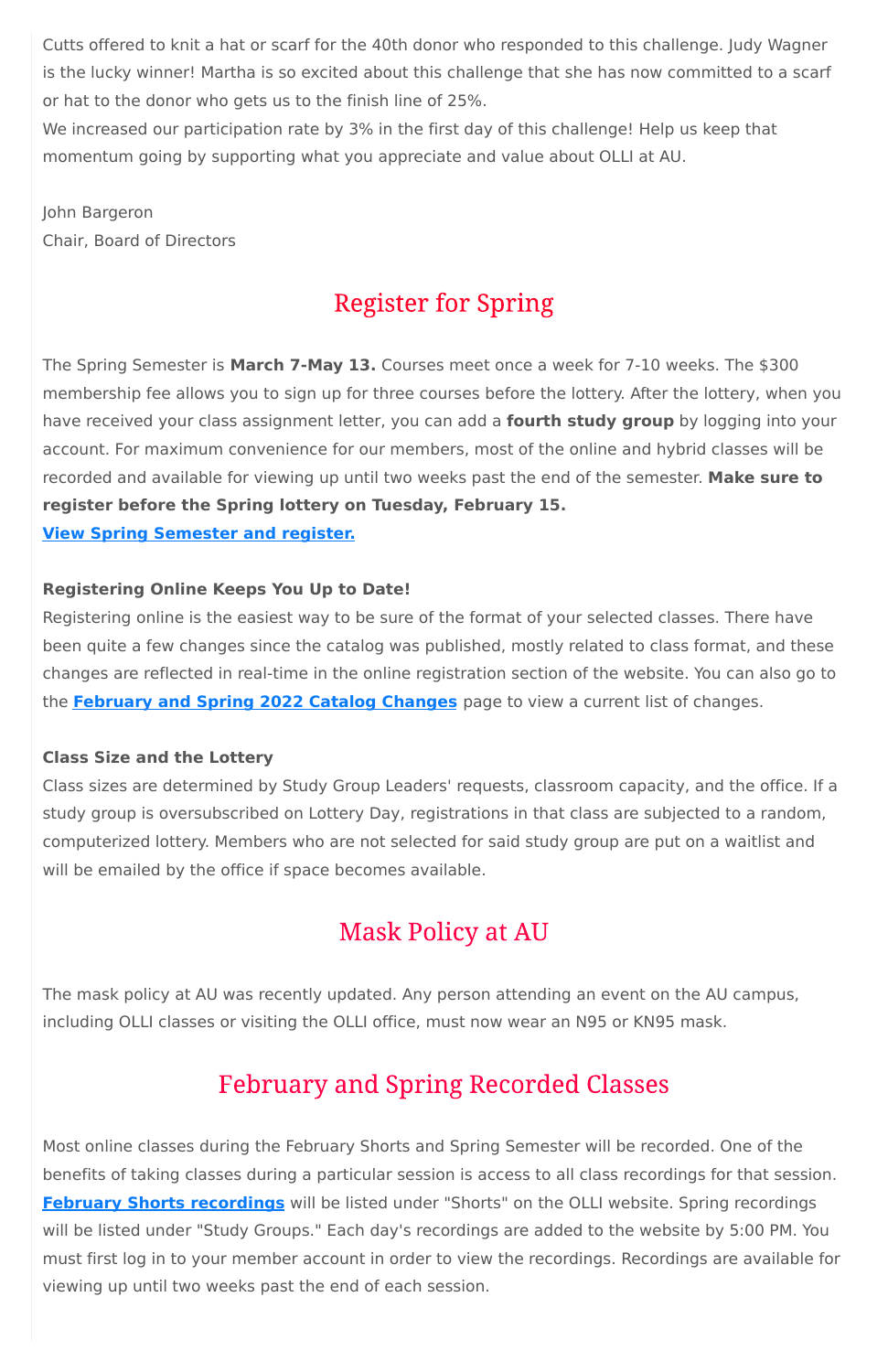# **Spring Catalog Changes**

**113: Shakespeare's Political Theory:** Now meets Mondays at 11:45 AM, starting March 7. Format has changed to ONLINE.

**148: James Madison: Political Theorist and Politician:** Format has changed to ONLINE.

**171: Current Events and Public Policy I:** Format has changed to ONLINE.

**172: Current Events and Public Policy II:** Format has changed to ONLINE.

**200: The Neuroscience of Conflict:** Format has changed to ONLINE.

**611: Hebrew Conversation for Beginners:** The required book for this class is Conversational Hebrew Quick and Easy by Yatir Nitzani, available on Amazon.

**254: The World of Tricksters—from Loki to Banksy:** Format has changed to ONLINE.

**260: The Impact of the Great War on Western Culture and the Western Worldview:** Format has changed to ONLINE.

**262: Leadership Skills for Everyone:** CANCELLED

**305: International Trade:** Format has changed to ONLINE.

**444: Algorithms—How Machines Think:** CANCELLED

**475: The Stories Behind the Vaccines:** Format has changed to ONLINE.

**565: Seeing More, Enjoying More at the Ballet:** Format has changed to ONLINE.

**617: The Great French Songbook:** Format has changed to ONLINE.

**633: Wallace Stevens and Company:** Format has changed to ONLINE.

**646: How to Wash A Child's Heart:** Format has changed to ONLINE.

**653: Plagues We Have Known:** Format has changed to ONLINE.

**655: Early Twentieth-Century American Fiction:** CANCELLED

**690: Anglo-Indian Novels: The Raj, Its Aftermath, and Diaspora:** Format has changed to ONLINE.

**699: Diego Rivera and Angelina Beloff in Paris:** Format has changed to ONLINE.

**703: America's Rise and... Decline:** CANCELLED

**782: The Transformation of China-From Traditional China to Mao:** Format has changed to ONLINE.

There are likely to be additional changes in the coming weeks, so please be sure to check the OLLI at AU website for the most current **[course-specific](https://www.olli-dc.org/feb_spring_catalog_changes) changes**.

## **Zooms Links Are Available in Member Accounts**

If you accidentally delete the daily e-mail with your class Zoom link, or cannot find it again, you can access the Zoom link for each of your classes by logging into your OLLI member account on the **[website](https://www.olli-dc.org/)**. The first page to come up will be the one that lists your classes (see image below). Under each class you will find the Zoom link for that class. Click the link to go into your class at the specified time. If you leave this page and need to get back, simply click your name (hyperlinked in blue) at the top of the page. View a **video [tutorial](https://vimeo.com/666099470)**.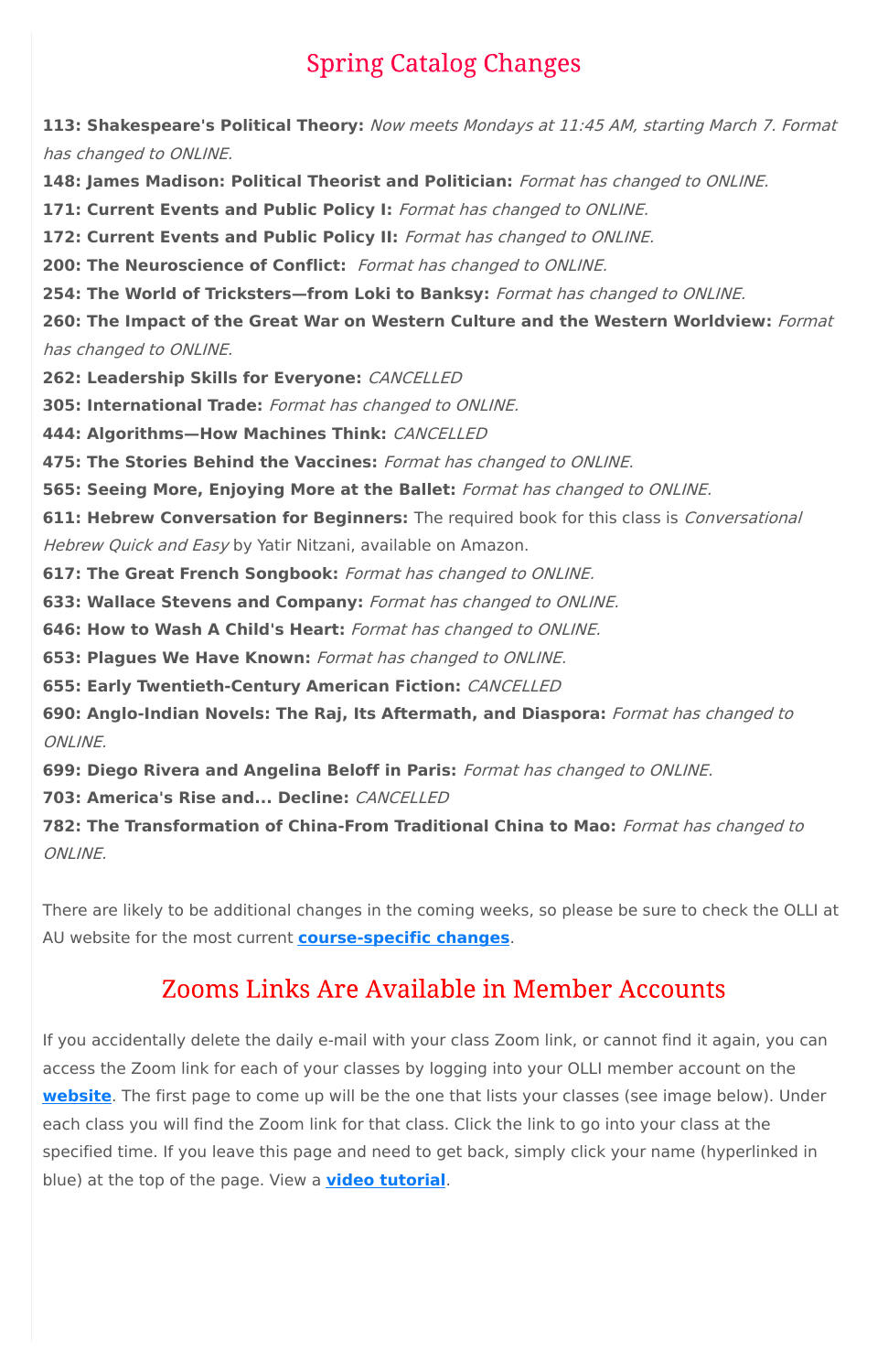| <b>OSHER</b><br><b>LIFELONG</b><br>LEARNING<br><b>INSTITUTE</b> | at American University<br>Washington, DC |                                                                                   |                                                                                                          |                                                                                                                                                                                                                                                  |               | Welcome Sara!          |                  | <b>Back to Superuser</b><br>Text Size: $\overline{A}$ $\overline{A}$ $\overline{A}$<br>Logoff<br><b>Join Mailing List</b> |
|-----------------------------------------------------------------|------------------------------------------|-----------------------------------------------------------------------------------|----------------------------------------------------------------------------------------------------------|--------------------------------------------------------------------------------------------------------------------------------------------------------------------------------------------------------------------------------------------------|---------------|------------------------|------------------|---------------------------------------------------------------------------------------------------------------------------|
| <b>HOME</b>                                                     | <b>ABOUT</b>                             | <b>MEMBERSHIP</b>                                                                 |                                                                                                          | <b>STUDY GROUPS</b>                                                                                                                                                                                                                              | <b>SHORTS</b> | <b>LECTURES/EVENTS</b> | <b>GIVE</b><br>▼ | <b>CONTACT</b>                                                                                                            |
|                                                                 | > Home > My Account                      |                                                                                   |                                                                                                          |                                                                                                                                                                                                                                                  |               |                        |                  |                                                                                                                           |
| <b>MY ACCOUNT</b><br>My Account                                 |                                          |                                                                                   |                                                                                                          | Overview                                                                                                                                                                                                                                         |               |                        |                  | Thank you for registering. You'll find a summary of your shorts courses below. If you'd like to volunteer                 |
| <b>Edit Account</b>                                             |                                          |                                                                                   |                                                                                                          | with OLLI, please update your volunteer interests.                                                                                                                                                                                               |               |                        |                  |                                                                                                                           |
|                                                                 | <b>Update Volunteer Interests</b>        |                                                                                   |                                                                                                          |                                                                                                                                                                                                                                                  |               |                        |                  | <b>MY FEBRUARY SHORTS 2022 SHORTS COURSES</b>                                                                             |
| <b>Text Messaging</b>                                           |                                          | Registration for February Shorts 2022 ends 2/4/2022<br><b>View Shorts Courses</b> |                                                                                                          |                                                                                                                                                                                                                                                  |               |                        |                  |                                                                                                                           |
|                                                                 |                                          |                                                                                   | You may register for up to 3 shorts courses. You have 2 choices remaining.<br><b>Add a Shorts Course</b> |                                                                                                                                                                                                                                                  |               |                        |                  |                                                                                                                           |
| Click on<br>Zoom link                                           |                                          |                                                                                   |                                                                                                          | <b>Courses</b>                                                                                                                                                                                                                                   |               |                        | <b>Status</b>    | I want to:                                                                                                                |
|                                                                 | here                                     |                                                                                   |                                                                                                          | 910: The National Security/Military Challenges<br>Facing the Biden Administration<br>February 14-16<br>$9:45 - 11:15$ AM<br>Class Format: Online<br>Zoom URL: https://olli-dc-<br>org.zoom.us/j/97396647628?<br>pwd=aDdFdnRFaWp6QmplMzJxL01vWkhr |               |                        | Registered       | Drop this class                                                                                                           |

## **Share OLLI With Your Friends and Family**

Staying connected is more important now than ever! Taking OLLI classes via Zoom allows our learning community to stay connected while broadening its horizons and extending its reach. We miss being able to have all in-person classes, but we have adapted, and even thrived, in the age of Zoom-learning.

Now is the time to tell your friends and family, near and far, that we invite them to join the OLLI experience this fall. OLLI at American University is one of 124 OLLIs around the country, all of which are currently online. Each is unique in course content and delivery, but all are dedicated to lifelong learning in their [communities.](https://sps.northwestern.edu/oshernrc/files_nrc/lli_directory_2019.pdf) Whether your friends explore our program or an **OLLI near them**, they will be in for a treat by taking an OLLI class.

### **New OLLI Author**

Chris Madison, an OLLI at AU member until his move to Philadelphia, has just published a short book, Out: Being Myself, about his experiences coming out at age 60. Much of the book was written in Marilyn Smith's OLLI memoir writing class. The book is available at **[Amazon](https://www.amazon.com/Out-Being-Myself-Chris-Madison-ebook/dp/B09MWNL9SD/ref=sr_1_2?crid=3F505R0O5WYL3&keywords=Out%3A+Being+Myself&qid=1643895891&sprefix=out+being+myself%2Caps%2C25&sr=8-2)**.

### **American University News & Events**

#### **Center for Israel Studies**

This spring, American University's Jewish Studies Program and Center for Israel Studies together host a new webinar series of four talks: **"Europe's Jews Before the Holocaust,"** thanks to the generosity of the Knapp Family Foundation.

**Monday, February 7 1:00 PM, Online Israel as <sup>a</sup> Jewish Democratic State: Vison and Challenges** Tzipi Livni, former Israeli Vice Prime Minister, Minister of Foreign Affairs and Minister of Justice, will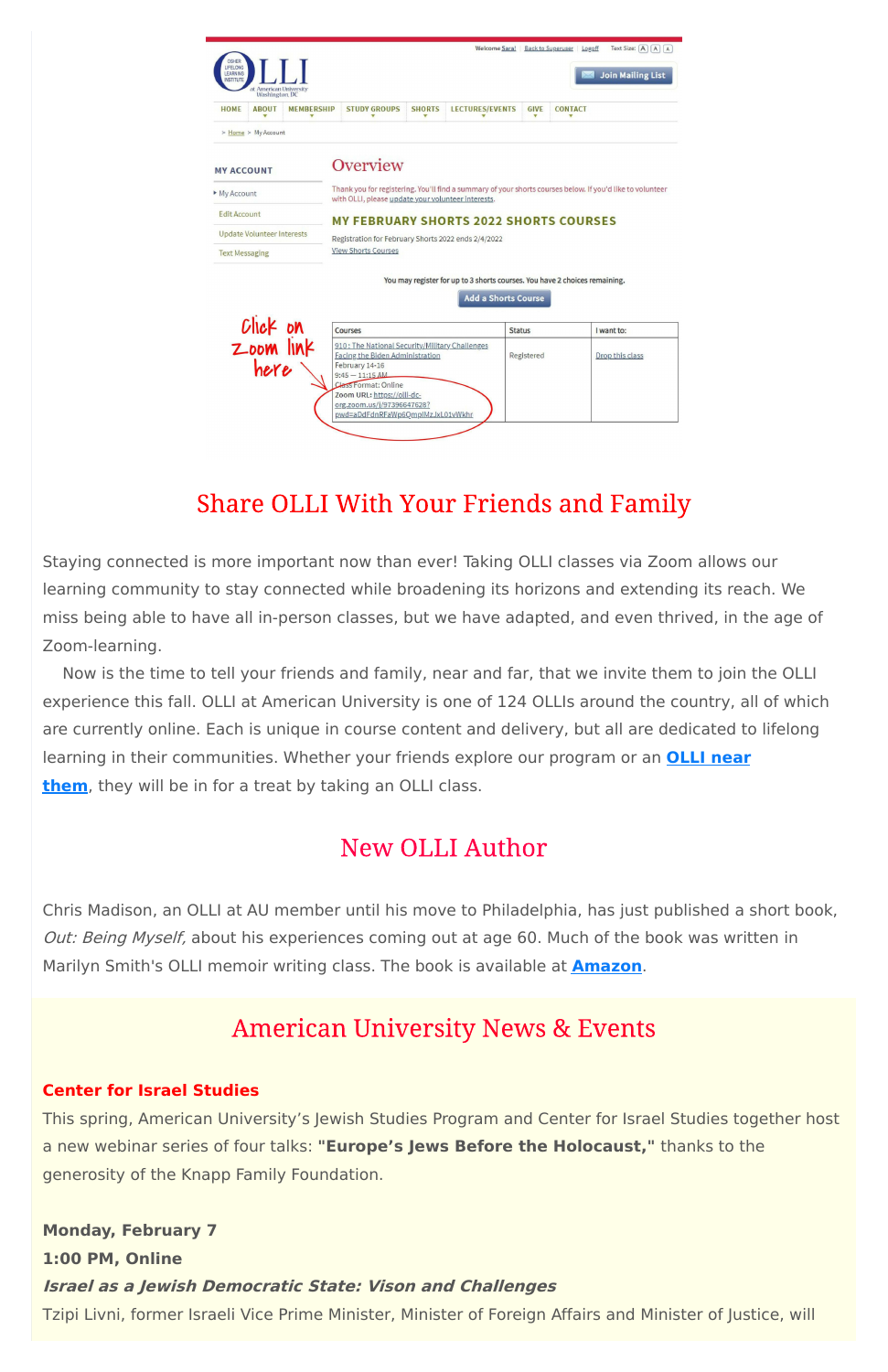deliver the Amos Perlmutter Memorial Lecture in which she will discuss what it means to be a "Jewish" state. **[Register](https://www.eventbrite.com/e/2022-amos-perlmutter-memorial-lecture-by-tzipi-livni-tickets-251556160247)**.

### **School of Communication**

**Monday, February 7**

**7:00 PM, Online**

#### **Monica Lewinsky**

Writer and speaker Monica Lewinsky joins the Kennedy Political Union for a conversation with SOC professor Molly O'Rouke about social media and cyber bullying. **[Register](https://american.campuslabs.com/engage/event/7812708/rsvp)**.

#### **Tuesday, February 8**

#### **6:30 PM, Online**

### **Ongoing Attacks on Democracy: The State of Far-Right Extremism in America**

Experts from the Polarization and Extremism Research and Innovation Lab (PERIL) join SOC dean Sam Fulwood III and professor Kurt Braddock for a conversation exploring the state of far-right extremism just over a year after the January 6 insurrection at the US Capitol. **[Register](https://www.eventbrite.com/e/ongoing-attacks-on-democracy-the-state-of-far-right-extremism-in-america-registration-245836863677?keep_tld=1)**.

The Osher Lifelong Learning Institute at American University is an association of, by, and for the people in the Washington, DC area who wish to continue to study and learn. OLLI at AU is dedicated to the proposition that learning is a lifelong process and that *curiosity never* 

#### **School of International Service**

**Tuesday, February 8 11:30 AM, Online**

#### **A Conversation on Branding Nations and Cities**

SIS professor Robert Kelley moderates a panel discussion on how cities or countries try to improve or better define their reputation or image, like hosting the Olympics. **[Register](https://www.eventbrite.com/e/hearts-minds-wallets-a-conversation-on-the-branding-of-nations-cities-tickets-255256417817)**.

#### **AU Arts**

Home of AU's performing, visual, literary, and media-based arts. **View the schedule and [registration](https://www.american.edu/arts/) links**.

### **AU Museum**

**Spring Schedule January 29–May 22 Friday–Sunday, 11:00 AM–4:00 PM**

Reservations are not required for your visit. Admission is always free. Regarding groups and any questions about your visit, email **[museum@american.edu](mailto:museum@american.edu)**. Access the museum **[online](https://www.american.edu/cas/museum/reopening.cfm)**.

#### **OSHER LIFELONG LEARNING INSTITUTE AT AMERICAN UNIVERSITY MISSION**

retires.

**Website [www.olli-dc.org](http://www.olli-dc.org/)** | **Phone** 202-895-4860 | **E-mail [olli@american.edu](mailto:olli@american.edu) Study Group Location** 4801 Massachusetts Ave. NW **Mailing Address** 4400 Massachusetts Ave NW | Washington, DC 20016

Tony Long, Executive Director | Mary Fran Miklitsch, Deputy Executive Director